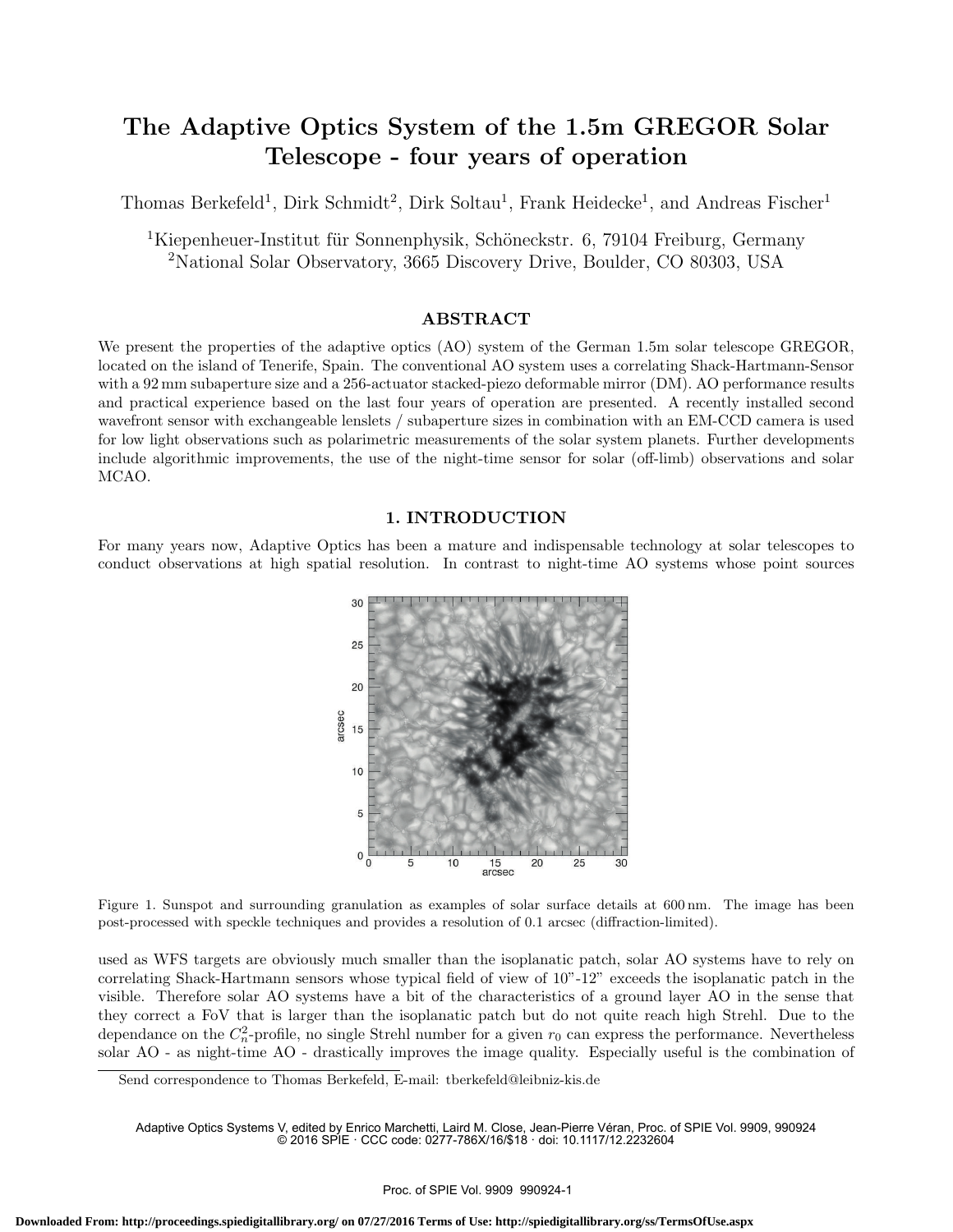AO and postprocessing / image reconstruction techniques such as phase diversity,<sup>1</sup> speckle reconstruction<sup>2,3</sup> or MOMFBD (Multi-Object Multi Frame Blind Deconvolution)<sup>4</sup> which benefit from the much increased signal to noise ratio (SNR) provided by the AO.

The 1.5 m German solar telescope GREGOR was built to conduct solar observations at high spatial, spectral and polarimetric resolution. It has been equipped a with high order AO system almost from the beginning. Fig.



Figure 2. GREGOR optics scheme

2 shows the optics design: GREGOR is a double Gregory-type telescope with the prime focus limiting the FoV to 150 arcsec and the downstream heat load to less than one percent of the original heat load. The secondary focus is in the rotationally symmetric part of the optics and contains a polarimetric calibration unit. The tertiary mirror M3 generates the final f/40 beam. M11, being close to the focus, is used to center the pupil on the DM by utilizing the intensity information of the WFS' edge subapertures. The AO setup itself is a typical AO relay consisting of collimator, tip-tilt mirror, DM and reimager. The WFS pickoff is close the science focus, keeping the non-common path aberrations (NCPA) low.

# 2. SOLAR AO

Table 1 lists the basic parameters of the GREGOR solar AO.

The operational regimes are not limited by the stroke of the DM (except for bad seeing  $> 2.5$ ") but by the signal to noise ratio (SNR) of the correlating Shack-Hartmann WFS. According to Michau,<sup>5</sup> the measurement error for a critically sampled correlating single aperture and an extended target such as granulation is

$$
\sigma_{\rm snr}^2 = \frac{20\sigma_{\rm noise}^2}{n^2 \sigma_{\rm signal}^2} \qquad [\lambda^2],\tag{1}
$$

where  $\sigma_{\text{noise}}$  denotes the rms noise level (mostly photon noise), n the number of pixels across the cross-correlation field of view (24) and  $\sigma_{\rm signal}/I_{\rm mean}$  the image contrast (typically a few percent for granulation). The equation

#### Proc. of SPIE Vol. 9909 990924-2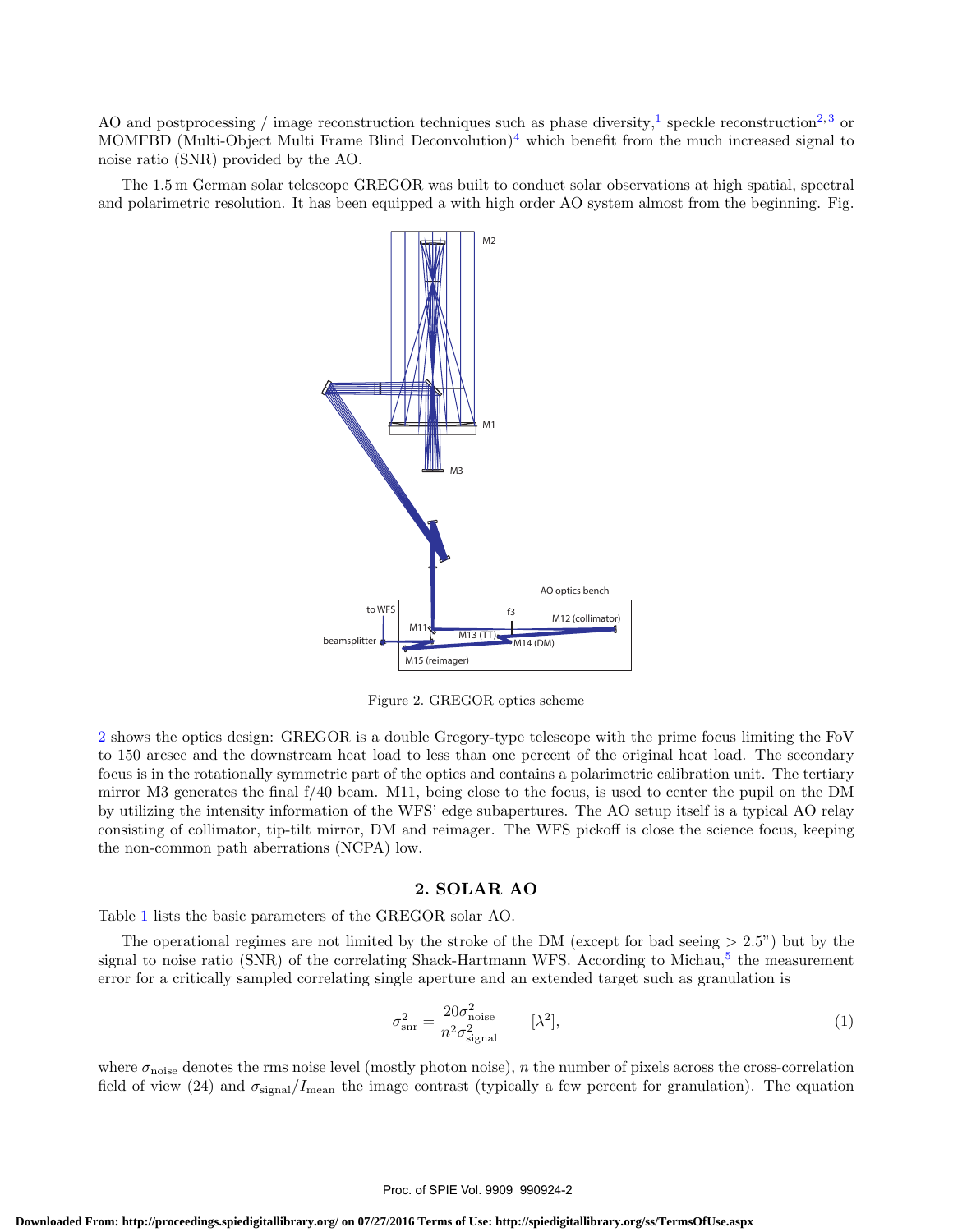Table 1. Basic parameters of the GREGOR solar AO. The DM is also used for the night-time AO. Due to the exchange of the secondary mirror in late 2016, we expect to see an improved contrast transfer inside the telescope in 2017 and thus improved WFS locking capabilities similar to the Vacuum Tower Telescope, Tenerife

| seeing: operational regime (sunspots)             | ${<}2.5"$                                                        |
|---------------------------------------------------|------------------------------------------------------------------|
| seeing: operational regime (pores)                | $\langle 1 \rangle$ -2" (now), $\langle 2.5 \rangle$ (from 2017) |
| seeing: operational regime (granulation)          | $\langle 0.7 \rangle$ (now), $\langle 1.5 \rangle$ (from 2017)   |
| min. distance to solar limb (lock on faculae pts) | not possible (now), $\langle 1.5 \rangle$ (from 2017)            |
| deformable mirror                                 | stacked piezo, 256 actuators (CILAS)                             |
| number of subapertures                            | 156 (15 across, Fried geometry)                                  |
| WFS correlation FoV $/$ # pixels per correlation  | 12" / 24x24                                                      |
| number of corrected modes                         | up to $152$ KL/ 180 opt. basis                                   |
| control loop frequency                            | $2100$ Hz                                                        |
| 0-db bandwidth                                    | max. 110 Hz                                                      |
|                                                   |                                                                  |

shows that high quality optics (low surface roughness at mid to high spatial frequencies), a high full well capacity and good linearity of the WFS camera and a reasonably-sized correlation field are required for keeping the noise level low. These points are mandatory for achieving a good AO performance when locking on granulation. The intrinsic RMS contrast of 15% at 500 nm is lowered by the atmosphere, the MTF of the subapertures and non-perfect optics down to 2-5% at the WFS camera.

# 2.1 Data Reduction and Cross-Correlation

We apply the usual standard procedure that is used for solar  $AO^6$  (for each subaperture separately): dark/flatfield correction, removal of intensity gradients across the FoV, application of an apodization window (only if the crosscorrelation is computed in Fourier space), and intensity normalization. As crosscorrelation techniques, we use the FFT-based crosscorrelation. Although it is not as accurate as e.g. the square difference function,<sup>7</sup> and tends to underestimate the shift error, it has the advantage of a large dynamic range (the crosscorrelation function is as wide the correlation FoV), which is useful when closing the loop. Furthermore, for small shifts (closed loop), the resulting drop in bandwidth is small.

# 2.1.1 The Size of the Correlation Field

The 0.76m Dunn Solar Telescope<sup>8</sup> and the future 4m Daniel K. Inouye Solar Telescopedkistao use 20x20 pixels whereas the 0.7m Vacuum Tower Telescope,  $9$  the 1.5m GREGOR<sup>6</sup> and the 1m New Swedish Solar Telescope<sup>10</sup> use  $24x24$  pixels. The 1.6m Big Bear Solar Observatory uses  $16x16$  pixels.<sup>11</sup> A larger FoV of the WFS increases the accuracy of the crosscorrelation and the corrected science FoV but reduces the peak Strehl at the center of the FoV and requires faster WFS cameras. We found  $24x24$  pixels to work well for the typical  $C_n^2$ -profil on Tenerife.

A reasonable size of the crosscorrelation field also depends on the full well capacity and the linearity of the WFS camera and, for on-axis telescopes, on the thickness of the telescope spiders, which all affect the SNR. The obstruction by the support spiders causes a decrease of the contrast in the affected subapertures. Therefore the spiders must be kept as thin as possible. Completely obstructed subapertures rows/columns at large telescopes can cause phasing problems that must be dealt with in the reconstructor.<sup>12</sup>

# 2.2 Wavefront Reconstruction, Servo

We use a two-step reconstructor from shifts-to-modes and modes-to actuators. The modal basis is either a set of 152 Karhunen-Loeve modes projected on the DM or a set of 180 optimal basis modes. Since there is almost no performance difference, we usually use the KL-modes. A modal gain optimizer helps to minimize the residual modal errors by maximizing the modal error attenuation factor. The servo is a leaky PI controller. Although it works quite well, it does not help much do reduce vibration effects due to their relatively high frequencies. We therefore plan to add a predictor element to our tip-tilt servo loop.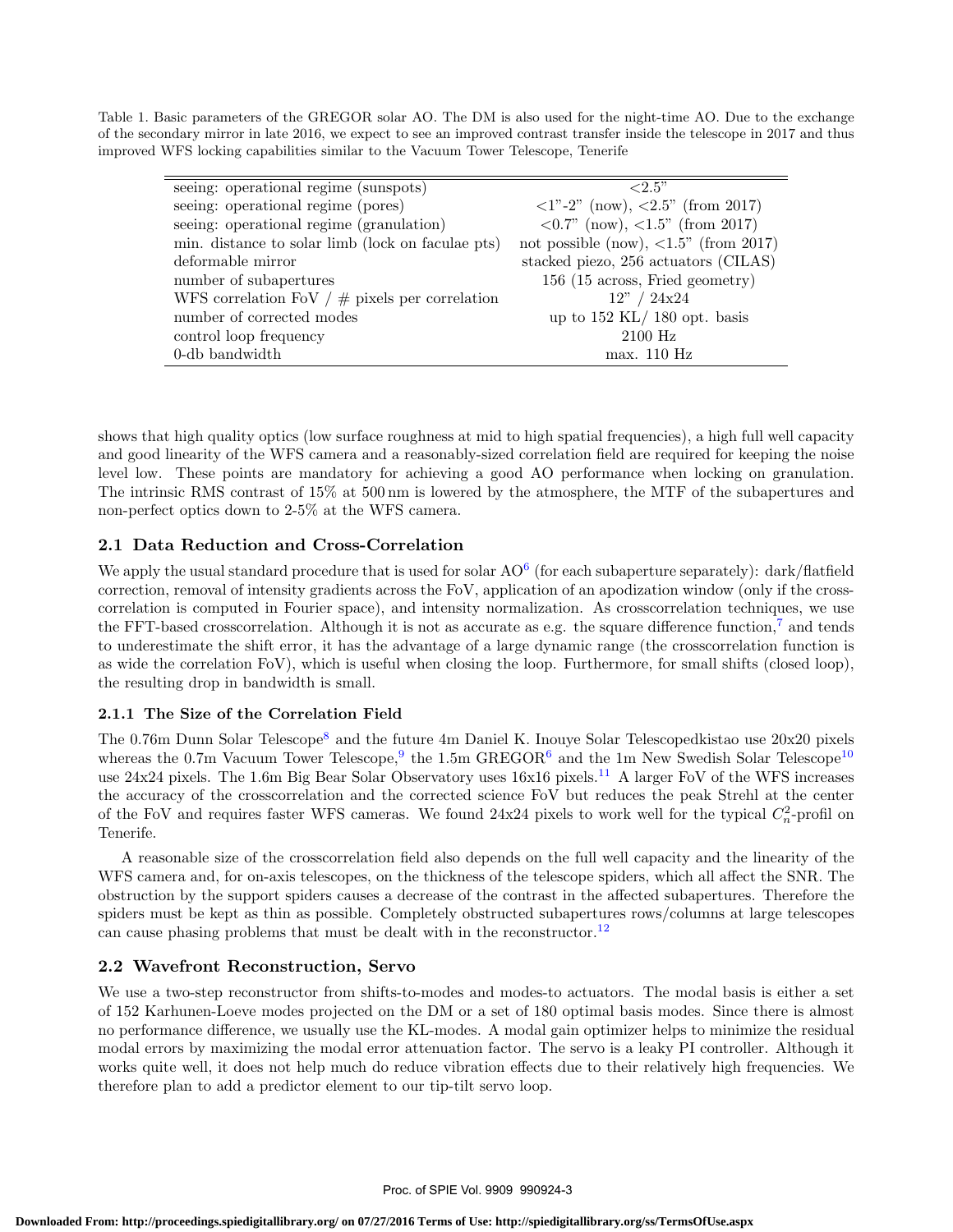As an example, Fig. 3 shows the modal RMS error [rad] at 500nm as a function of the mode number for a set of 180 optimal basis modes before and after correction when the GREGOR AO was locked on a sunspot. Only dynamic errors (atmospheric turbulence, vibrations) are included. It can be seen that the residual tip-tilt (mainly vibrations in the f1 heat stop cooling system) and astigmatism (vibrations in the M1 cooling system) errors are particularly high.



Figure 3. modal standard deviation (static errors removed) at 500nm before (blue) and after (red) correction

#### 2.3 Hardware, Software

Wherever possible, we use off-the-shelf components. This includes the control computer, WFS camera, interface boards etc. Using CPU-based computing (no FPGA / DSP / GPUs) has facilitated the development of the AO control software and allows easy integration of new features. Today's multi-core CPU multi-CPU systems are fast enough to drive even large solar (MC)AO systems (some of the MCAO configurations at the Big Bear Solar Telescope have the same system complexity as the DKIST AO.).

The major non off-the-shelf components are the 256-actuator DM made by CILAS and its high voltage amplifier which is an in-house development. As interfaces we use CameraLink for the WFS camera and CameraLink as output to drive the TT and DM (the used CameraLink-to-RS422 converter is also an in-house development).

#### 3. NIGHT-TIME-AO

In order to measure the polarimetric signals of the gas giants as specimen for polarimetric signatures of extrasolar planets,<sup>13</sup> GREGOR is equipped with a night-time correlating SH-WFS. GREGOR has the feature of a polarimetric calibration unit at the secondary focus which is still in the symmetric part of the optics, leading to higher polarimetric accuracy as compared to off-axis telescopes. For adapting to the size, shape and brightness of the target, two lenslets with different geometries can be inserted into the pupil image of the WFS. Since the target can be larger than the FoV of the WFS, a field stop matching the lenslet must be inserted into the entrance focus of the WFS.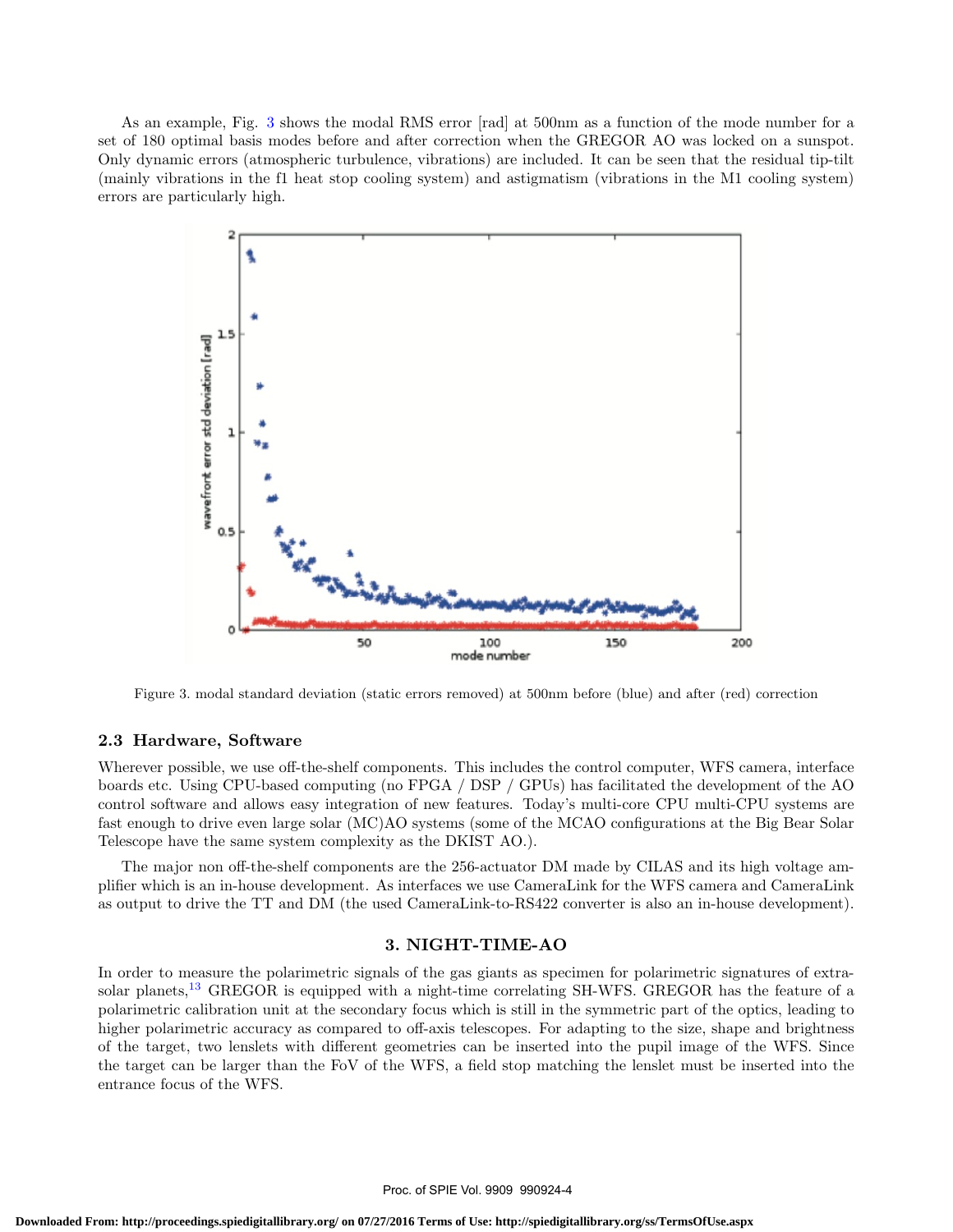| deformable mirror                   | stacked piezo, 256 actuators (CILAS) |
|-------------------------------------|--------------------------------------|
| WFS type                            | correlating Shack-Hartmann           |
| number of subapertures              | 24 or 54 (2 or 3 keystone rings)     |
| approx. limiting magnitude          | 8 or 6.5                             |
| WFS correlation FoV (circular)      | $10"$ or 6.5"                        |
| $#$ pixels across correlation field | 20 or 13                             |
| number of corrected modes           | up to $30$ or $65$                   |
| control loop frequency              | up to 970 Hz                         |
| 0-db bandwidth                      | max. 60 Hz                           |

Table 2. Basic parameters of the GREGOR night-time AO

Table 2 lists the different lenslets and the resulting properties.

For measurements of the solar system planets, the 24-subaperture setup was used. So far Venus, Uranus and Neptune have been observed.

GREGOR, as a solar telescope, is not as optimized as a night-time telescope for high light throughput. Furthermore, since a 50/50 beamsplitter divides the light between the science instrument and the WFS (both observe at visible wavelengths), only 10% of the photons entering the telescope create electrons in the WFS camera, limiting the GREGOR night-time AO to relatively bright objects.

The WFS camera is a Nuvu EM-CCD camera with 128x128 pixels. The effective read noise is less than 1e<sup>−</sup> when used at high EM-gains. The maximum readout frequency is 970 Hz.

For shift determination, center of gravity or square difference function with either predefined- or WFS reference images can be used. The wavefront reconstruction and servo control is the same as in the solar AO case. The modal gain optimizer is even more important than in the solar case: In addition to adapt the gains to the target shape and seeing conditions, it also adjusts according to the target brightness. Presently, adjusting the WFS camera integration time and frequency according to the target brightness has to be done manually.

Figure 4 shows the polarimetric signal of Uranus for three different wavelengths observed with GREGOR and its night-time AO. The polarimetric signature is 2-3%.

# 4. ONGOING AND FUTURE DEVELOPMENT

After the exchange of the secondary mirror in 2016, the solar WFS (2016) and the night-time WFS (2017) will be relocated on the same optical bench that accommodates the tip-tilt mirror and the DM, thus eliminating the presently frequent misalignments between DM and lenslet. This change will improve the reliability and give a reproducible performance. A performance evaluation of the solar and the night-time AO will be conducted afterwards. The improved capability to lock on granulation will allow us to resume the MCAO experiments (for a detailed description see<sup>14, 15</sup>).

In order to reduce the effects of vibrations we plan to add a predictive element to the tip-tilt servo loop. A new WFS flatfielding procedure will eliminate the problem of bad flatfields of the spider-affected subapertures.

As a future solar application, a narrow-band  $H\alpha$  interference filter will allow us to close the night-time AO loop on solar prominences. A first test at GREGOR has shown that this is feasible, however, due to the lower bandwidth and less corrected degrees of freedom of the night-time AO as compared to the solar AO, the performance will be diffraction-limited only in the rare cases of very good daytime seeing. For achieving the typical performance of the solar AO when locking on prominences, low noise cameras with a pixel frequency of about 500 Mpixel/sec are required, but not available.

The GREGOR AO has been the workhorse for the last four years of operation and has been used for more than 90% of the observations. With the improvements and new capabilities described above, the scientific capabilities of GREGOR will become even more diverse.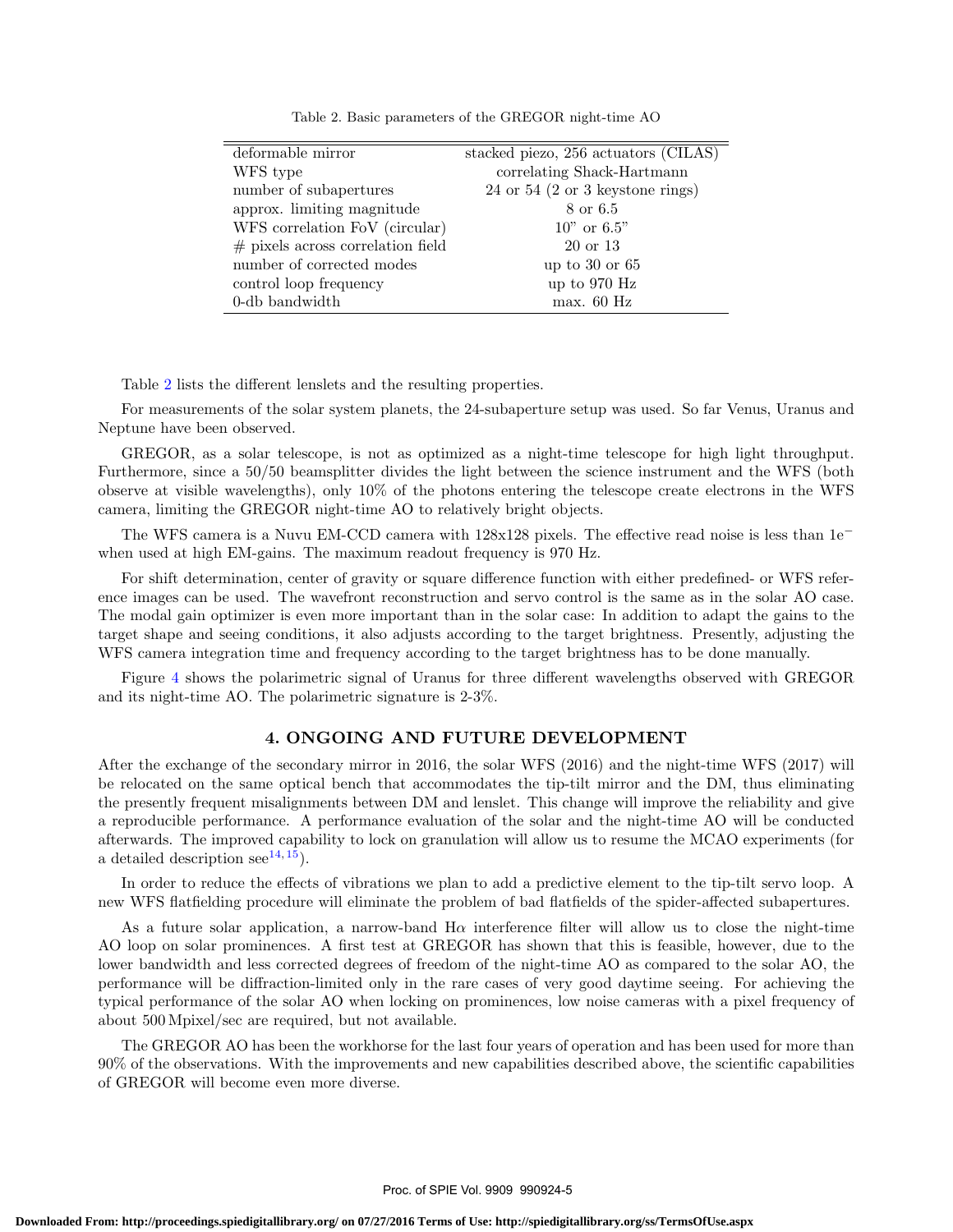

Figure 4. polarimetric signature of Uranus.

A number of KIS co-workers contributed in various forms to the construction, setup and commissioning of the GREGOR Adaptive Optics System. We would particularly like to name and thank A. Bernert, K. Gerber, P. Markus, S. Semeraro, T. Sonner and O. Wiloth.

#### REFERENCES

- [1] van Noort, M., Rouppe van der Voort, L., and Löfdahl, M. G., "Solar image restoration by use of multiframe blind de-convolution with multiple objects and phase diversity," Solar Physics, Volume 228, Issue  $1-2$ , 191 $-215$  (2005).
- [2] Lühe, O., "Solar speckle imaging," High spatial resolution solar observations, Proceedings of the 10th Sacramento Peak Summer Workshop, Sunspot, New Mexico, August 22-26, 1988 , 147ff (1989).
- [3] Mikurda, K. and Lühe, O., "High resolution solar speckle imaging with the extended knox thompson algorithm," Solar Physics, Volume 235, Issue 1-2 , 31–53 (2006).
- [4] Tritschler, A. and Schmidt, W., "Sunspot photometry with phase diversity. i. methods and global sunspot parameters," Astronomy and Astrophysics, v.382 , 1093–1105 (2002).
- [5] Michau, V., Rousset, G., and Fontanella, J., "Wavefront Sensing from Extended Sources," R.R. Radick (ed.), Real Time and Post-Facto Image Correction, NSO/SP Summer Workshop Ser. 13 , 124–127 (1992).
- [6] Berkefeld, T., Schmidt, D., Soltau, D., von der Lühe, O., and Heidecke, F., "The GREGOR adaptive optics system," Astronomische Nachrichten, Vol.333, Issue 9 , 863ff (2012).
- [7] L¨ofdahl, M., "Evaluation of image-shift measurement algorithms for solar Shack-Hartmann wavefront sensors," Astronomy and Astrophysics, Volume 524, id.A90, 17ff (2010).
- [8] Rimmele, T., "Recent advances in solar adaptive optics," Proc. SPIE 5490 , 34–46 (2004).
- [9] von der L¨uhe, O., Soltau, D., Berkefeld, T., and Schelenz, T., "KAOS: Adaptive optics system for the Vacuum Tower Telescope at Teide Observatory," Proc. SPIE 4853 , 187–193 (2003).
- [10] Scharmer, G., Bjelksjo, K., Korhonen, T., Lindberg, B., and Petterson, B., "The 1-meter Swedish solar telescope," Proc. SPIE 4853 , 341–350 (2003).
- [11] Shumko, S., Gorceix, N., Choi, S., Kellerer, A., Cao, W., Goode, P., Abramenko, V., Richards, K., Rimmele, T., and Marino, J., "Ao-308: the high-order adaptive optics system at Big Bear Solar Observatory," Proc. SPIE 9148, id. 914835 11 (2014).